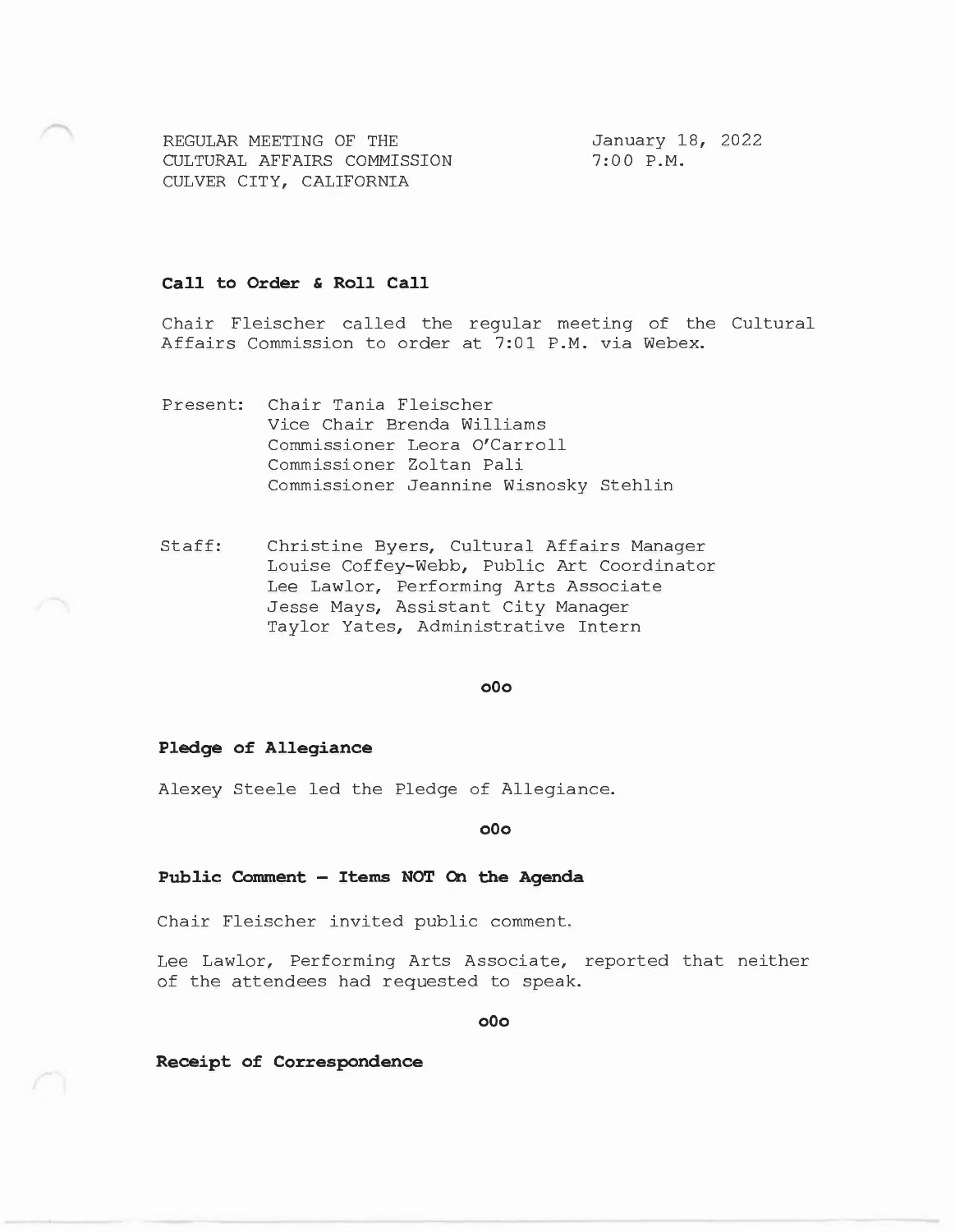Christine Byers, Cultural correspondence received for Item A-1. Affairs Manager, reported

**o0o** 

**Consent Calendar Items** 

Item C-1

# **CAC - Approval of Minutes for the Regular Meeting of November 16, 2021**

Chair Fleischer asked to amend language on page 10 indicating that "Commissioner Pali had agreed to work with the consultant about the Media Park plan." to clarify her intent by instead indicating: "Chair Fleischer suggested the consultant reach out to Commissioner Pali regarding the performance venue and Commissioner Pali agreed to engage with them."

MOVED BY COMMISSIONER PALI, SECONDED BY COMMISSIONER WILLIAMS AND UNANIMOUSLY CARRIED, THAT THE CULTURAL AFFAIRS COMMISSION APPROVE MINUTES FOR THE REGULAR MEETING OF NOVEMBER 16, 2021 AS AMENDED.

**o0o** 

**Order of the Agenda** 

No changes were made.

**o0o** 

**Action Items** 

Item A-1

**CAC - 1) Update from Culver City Artist Laureate Alexey Steele on Projects and Activities for 2021; and, 2) Provide Comments as Appropriate** 

Chair Fleischer introduced the item.

Christine Byers, Cultural Affairs Manager, read public comment submitted by Dr. Janet Hoult discussing the Artist Laureate program, and Alexey Steele's "Love My Neighbor" program.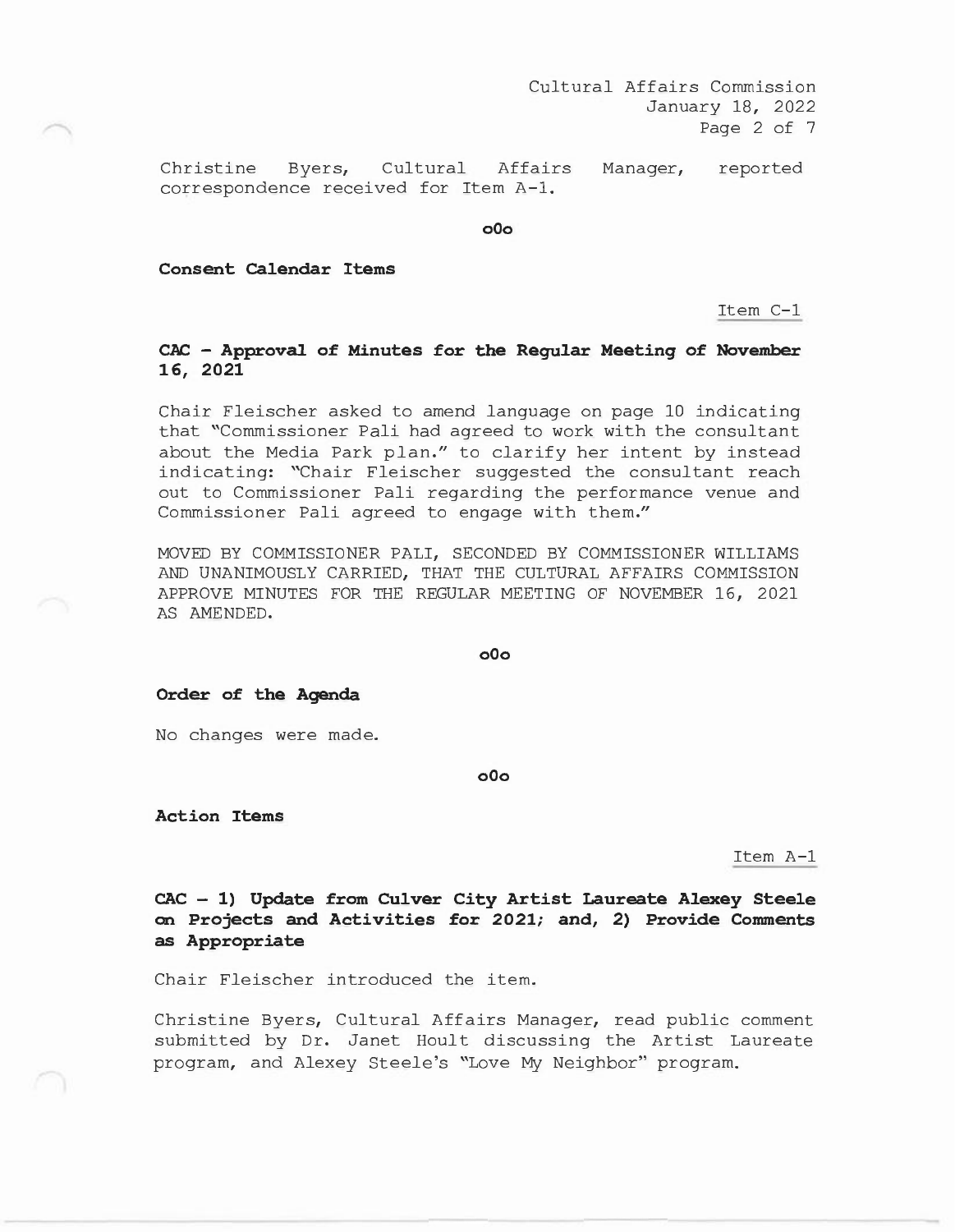Cultural Affairs Commission January 18, 2022 Page 3 of 7

Alexey Steele, Artist Laureate, provided a presentation on his service as the first official Artist Laureate of the City; presented images from his "Love My Neighbor" program in 2021 as well as three major oil paintings that he created; discussed his goal to reaffirm the unique position of art in the past, present and future of the city; collaboration with staff and the Commission; the article in *Culver City Neighbors* magazine; engagement and reach of the events; the diverse group of artists in the city; the significance of the General Plan Update and providing input into the document; his ambassadorial engagement; an art gallery in Russia founded by his father; the rising international status of Culver City; the importance of art; opportunity for a direct connection with Culver City on a high profile international project; Culver City as a global brand; the need to connect the different parts of the creative economy; collaboration with the Culver City Arts Foundation (Culver Arts); showcasing the Artist Laureate Program at the annual holiday event held by Culver Arts at Village Well; appreciation to Janet Hoult as the originator of the Artist Laureate Program; and the response in Russia to the collaborative multi-media concept that he is developing in a public art format.

Discussion ensued between staff and Commissioners regarding support for the thorough report and efforts of Mr. Steele during his tenure; the art and Sister City project; the vast body of work by Alexey Steele; the true spirit of the program; giving back to the community; the importance of art; building bridges between local and international communities; the need for an arts center in Culver City; appreciation for Mr. Steele's infectious energy; a request for a photograph of all the "Love My Neighbor" participants with their portraits; appreciation that Mr. Steele could also follow his own artistic process during his tenure; congratulations to Mr. Steele on the exhibition of his paintings; and appreciation for the work of Mr. Steele as a cultural ambassador as well as to Dr. Janet Hoult, Culver Arts, Village Well and staff for their support of the program.

Alexey Steele felt that creation of an arts center was important; discussed art and the international angle; filling the void of the receding commercial model of galleries; the success of his father's gallery in Russia; and he acknowledged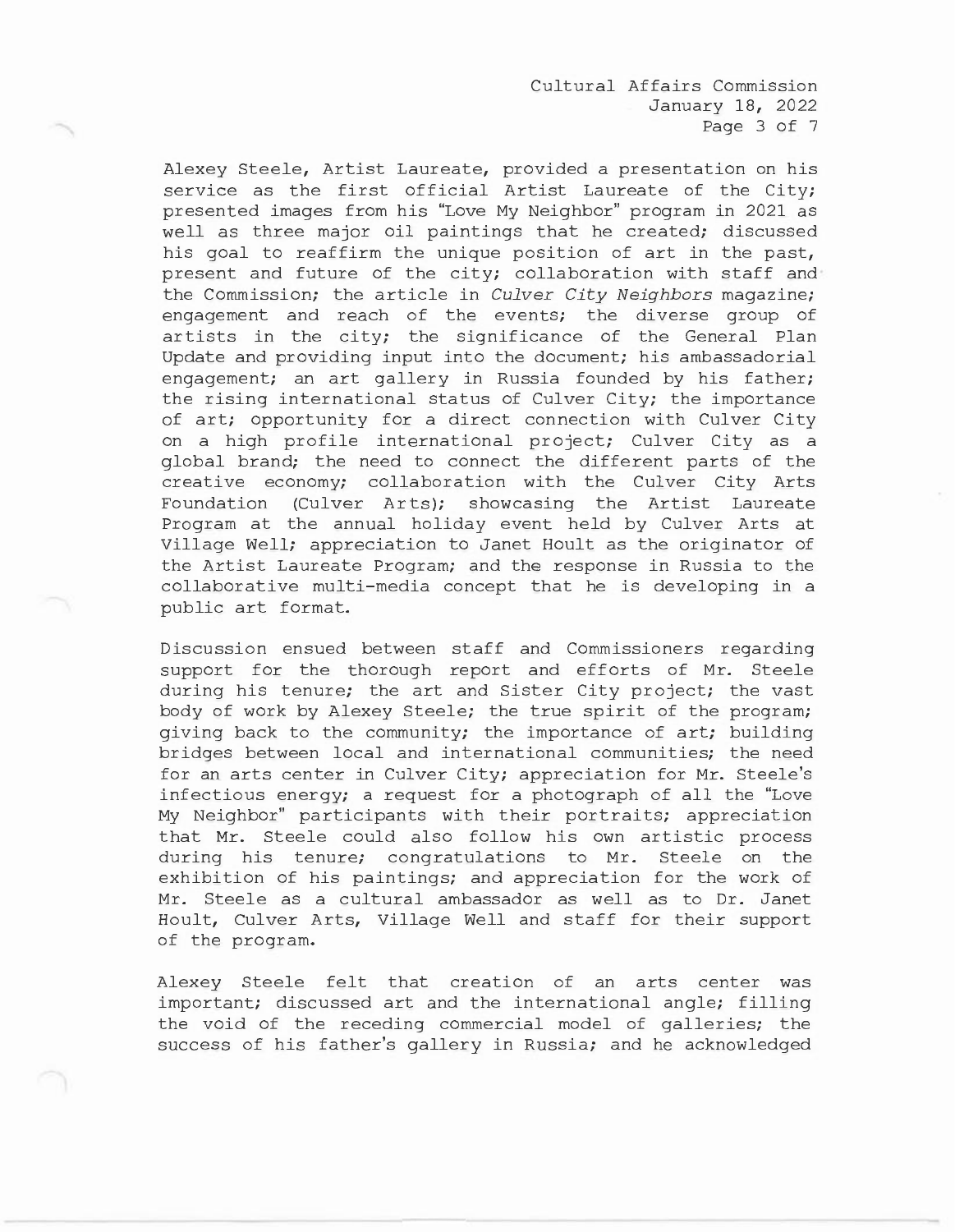the importance of collaboration for success of the arts in the future.

**oOo** 

Item A-2

**CAC - (1) Review and Discussion of Biannual Report of Cultural Affairs Commission Activities; and, (2) Authorization for Transmittal to City Council** 

Chair Fleischer invited public comment.

Lee Lawlor, Performing Arts Associate, indicated that no public comment had been received.

Christine Byers, Cultural Affairs Manager, provided a summary of the material of record.

Discussion ensued between staff and Commissioners regarding clarification of other duties; language used in the municipal code; the addition of language regarding equity in the Art in Public Places Program ordinance; the process to modify language in the ordinance; the role of Commissioners as cultural ambassadors; identifying how projects benefit the community; revitalization of Media Park; adjusting language in the Media Park section of the report to include impacts to the community at large; City Council consideration of Media Park in February; work of the Performing Arts Grant Program Subcommittee to amend the ordinance in future; review of ordinance changes by the Public Art Subcommittee; the Art in Public Places Program; and staff agreement to adjust language in the Art in Public Places Program section of the report to indicate that the Performing Arts Grant Program Subcommittee and the Public Arts Subcommittee would be working with staff to complete updates to the ordinance.

MOVED BY COMMISSIONER WILLIAMS, SECONDED BY CHAIR FLEISCHER AND UNANIMOUSLY CARRIED, THAT THE CULTURAL AFFAIRS COMMISSION:

1. APPROVE THE BIANNUAL REPORT OF ACTIVITIES AS AMENDED; AND,

2. AUTHORIZE TRANSMITTAL TO CITY COUNCIL.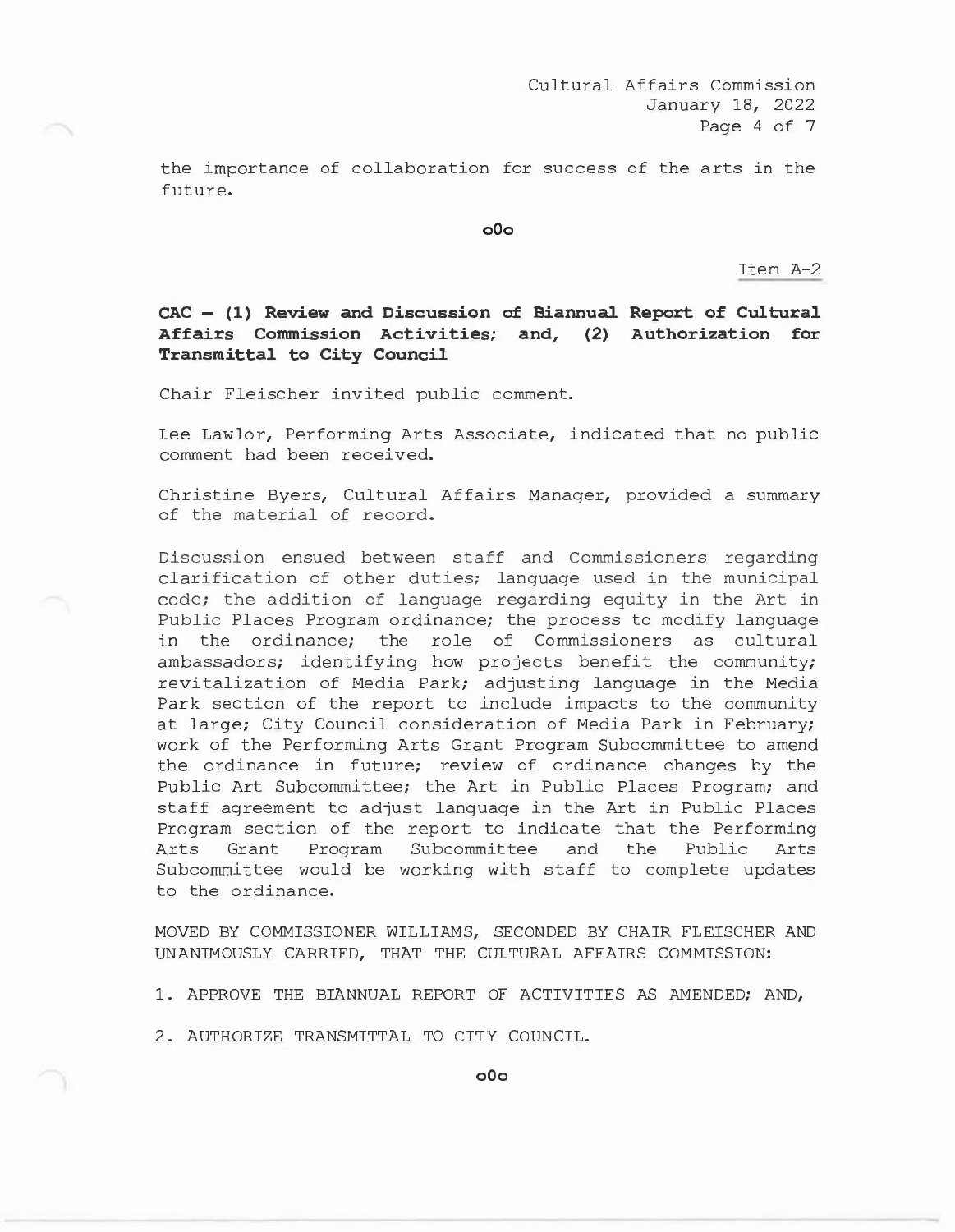## **Public Comment - Items Not On the Agenda (Continued)**

Lee Lawlor, Performing Arts Associate, reported that no public comment had been received.

**o0o** 

### **Receipt of Correspondence**

Christine Byers, Cultural Affairs Coordinator, indicated that no additional correspondence had been received.

**o0o** 

#### **Items from Members/Staff**

Louise Coffey Webb, Public Art Coordinator, discussed the first monthly article in *Culver City Neighbors* magazine about the Cultural Affairs Division; conservation and maintenance of City sculptures; and she reported regular requests for the little red Culver City cultural tours book.

Christine Byers, Cultural Affairs Manager, reported that staff would be working remotely as much as possible for the next several weeks and she indicated that staff was enjoying getting to know Jesse Mays and the different perspective he brings.

Lee Lawlor, Performing Arts Associate, reported that the Commissioners' City email accounts would be subject to twofactor authentication as of January 24, 2022; provided updates on Performing Arts Grant Program performances; noted that the Kirk Douglas Theatre would be re-opening for live performances in March; and expressed hope for more in-person performances and other venues re-opening soon.

Commissioner Wisnosky Stehlin discussed the upcoming Culver City Arts Foundation Board meeting; Black History Month; Martin Luther King, Jr. Day; and Valentine's Day.

Commissioner O'Carroll discussed City Council approval of the Wende Museum proposal for a creative community center; project components; and she indicated that proposed creative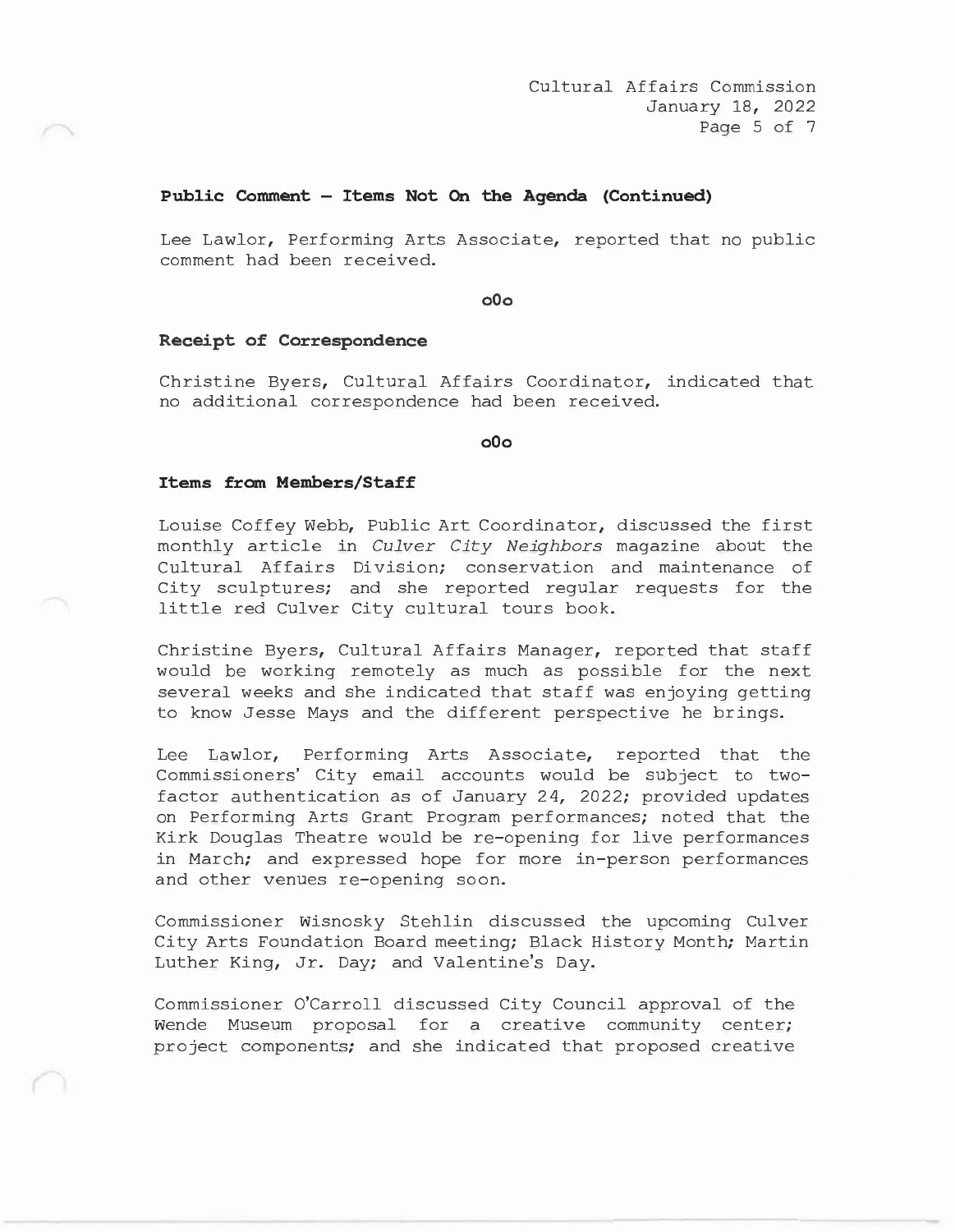Cultural Affairs Commission January 18, 2022 Page 6 of 7

economy industry-based networking events had been temporarily put on hold.

Chair Fleischer discussed live events that were cancelled due to the Omicron variant; an upcoming outdoor children's concert; the Los Angeles Women's Theatre Festival; and she wished everyone a Happy New Year.

**oOo**